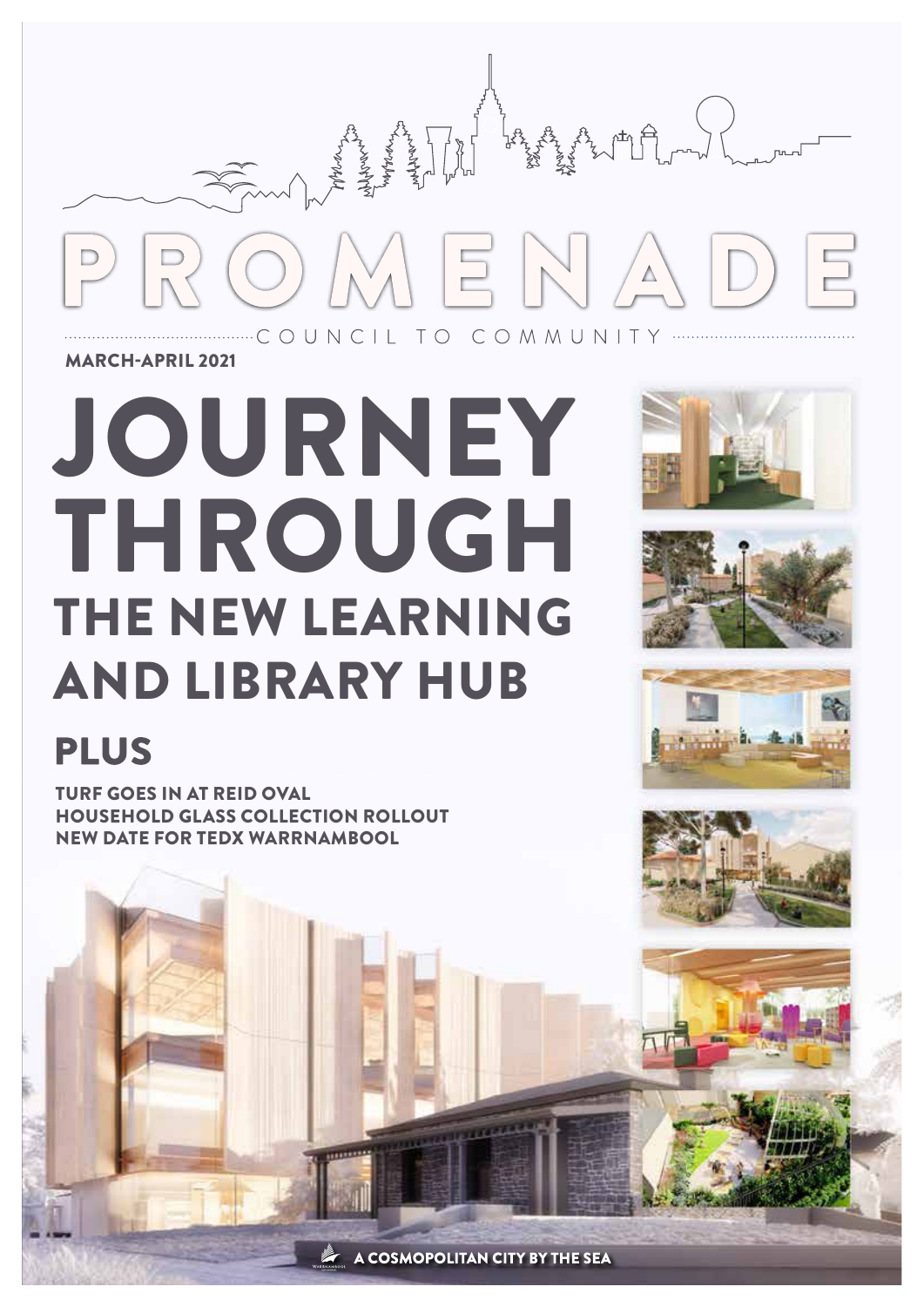## CONNECT TO COUNCIL

Visiting us in person Civic Centre, 25 Liebig Street Warrnambool Vic 3280 Currently closed to the public. Please use one of the below methods to contact us.

Postal address Warrnambool City Council P.O Box 198 Warrnambool 3280 Telephone: 03 5559 4800

Live Chat Top right corner of www.warrnambool.vic.gov.au

**Website** www.warrnambool.vic.gov.au

Connect Warrnambool Get more from where you live www.connectwarrnambool.com.au

Have your say Find out how to have your say by vistiting www.yoursaywarrnambool.com.au

# YOUR COUNCILLORS

Cr. Vicki Jellie, Mayor

Mobile – 0437 937 810 Email – vjellie@warrnambool.vic.gov.au

Cr. Richard Ziegeler, Deputy Mayor

Mobile – 0437 928 490 Email – rziegeler@warrnambool.vic.gov.au 

Cr. Angie Paspaliaris

Mobile - 0418 595 745 Email - apaspaliaris@warrnambool.vic.gov.au

Cr. Ben Blain

Mobile 0437 900 646 Email – bblain@warrnambool.vic.gov.au

Cr. Otha Akoch

Mobile – 0437 906 424 Email – oakoch@warrnambool.vic.gov.au 

Cr. Debbie Arnott

Mobile – 0438 034 169 Email – darnott@warrnambool.vic.gov.au

Cr. Max Taylor

Mobile – 0438 091 575 Email – mtaylor@warrnambool.vic.gov.au





#### COUNCIL MEETINGS

Tuesday, April 6 Monday, May 3 Lighthouse Theatre Studio

#### COUNCIL PLAN UPDATE

Council is part-way through the consultation stage for its new four-year Council Plan.

The 2021-2025 Council Plan is a key<br>strategic document which describes<br>Council's strategic objectives and the<br>actions that will be undertaken to achieve he 2021-2025 Council Plan is a key strategic document which describes Council's strategic objectives and the those objectives.

The Council Plan is a requirement of the Local Government Act (2020) and is guided by Warrnambool's long term community plan or "vision", Warrnambool 2040.

The process so far has involved an online survey, community listening posts and deliberative engagement workshops.

The feedback from these activities will be collated, reviewed and used to inform a draft Council Plan.

The draft plan will be considered at an open Council meeting where a decision will be made on releasing the draft for public comment.

The community will have a month to review the draft Council Plan. Further feedback received during this process will be used to refine a final version of the plan which will then be considered for adoption at an open Council meeting.

To find out more go to www.warrnambool.vic.gov.au/ council-plan-2021-2025

#### MINUTE WITH THE MAYOR

This month we had a welcome return to Council meetings with a public gallery.

We'll continue to hold our monthly<br>
meetings at the Lighthouse Studio<br>
comfortably accommodate the number of people meetings at the Lighthouse Studio which has the capacity to safely and who would usually attend Council meetings before COVID-19 caused meetings to move online.

We'll continue to provide a livestream option which allows people to see issues debated and decisions made from the comfort of home.

One of the decisions Council made recently was to release for public comment a draft set of Governance Rules. These guide the way in which meetings are structured and conducted.

Among the proposed changes are:

- Bringing 'Public Question Time' up the order of business towards the start of the meeting. To accept petitions in an electronic form and
- bring 'Petitions and Joint Letters' up the order of business towards the start of the meeting.
- Include a requirement for all Council
- Meetings to be livestreamed where possible. Including 'General Business' as a standing item in the order of business of Council Meetings.
- Remove the limit on the number of requests a
- Councillor can make to extend speaking time. • Include an option for a specialised meeting of the Council that is specifically for hearing submissions in accordance with section 223 of the Local Government Act 1989.

You can have your say on the Draft Governance Rules at our community engagement website

#### www.yoursaywarrnambool.com.au

At the Your Say website you'll find other plans and projects that Council is seeking community input on so I would encourage everyone who is interested in Warrnambool and its future to check in regularly.

Council continues to work at its new Council Plan, which is being guided by the community vision or long-term plan, Warrnambool 2040.

We have held listening posts, conducted an online survey and by the time this newsletter goes to print we will have held our deliberate engagement workshops with a group of residents that represents the geographic and demographic diversity of our community.

All the feedback and ideas we gather will inform a draft Council Plan that will go out to the community for comment.

> Cr. Vicki Jellie, Mayor p. 0437 937 810 e. vjellie@warrnambool.vic.gov.au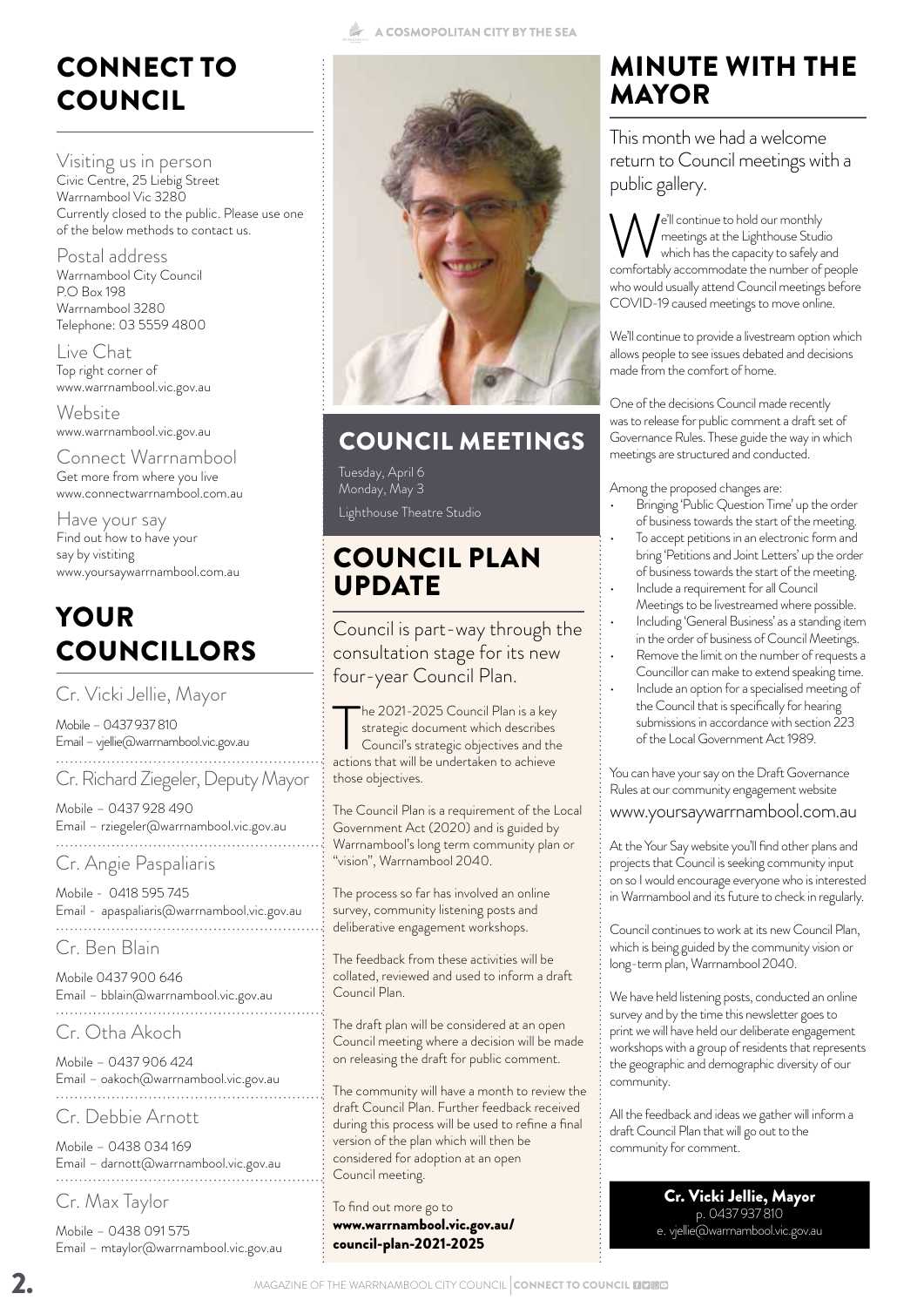A COSMOPOLITAN CITY BY THE SEA



A video fly-through of the Warrnambool Learning and Library Hub was unveiled recently by Victorian Minister for Skills and Training Gayle Tierney, South West TAFE CEO Mark Fidge and Warrnambool Mayor Cr Vicki Jellie.

T he Learning and Library Hub will be a state-of-the-art facility for the whole community, replacing the current Warrnambool Library and the TAFE library.

It will be more than four times larger than the current library and feature study and meeting rooms, exhibition and display areas, a digital media zone, computer areas and a cafe.

The Victorian Government has contributed \$16.3 million towards the project, Warrnambool City Council \$3.12 million and South West TAFE \$830,000.

Through the Victorian Government's Big Build Apprenticeships program South West TAFE construction students will gain real-life industry experience as they help build the \$20.25 million facility, working alongside professional builders, plumbers and electricians. Local apprentices and trainees from SW TAFE will comprise 10 per cent of the construction workforce.

The project is now out to tender with completion expected mid-2022.

You can view the video on YouTube at www.youtube.com/c/WarrnamboolCity/videos

#### FOURTH RUBBISH BIN ROLLED OUT

In April, Council will start the rollout of glass collection (purple-lidded) bins to all Warrnambool households.

T his will complete the four-bin waste management system six years ahead of the Victorian Government deadline.

Separating glass means that a valuable resource can be reused and kept out of landfill. Sending waste to landfill is not a good outcome environmentally and it's also expensive.

The rollout of the glass collection service follows a successful trial in 2019 involving 3,000 Warrnambool households.

The rollout of the purple-lidded bins will begin on April 6, the Tuesday after the Easter break. The distribution of the 13,000 bins will be done over a month.

Once residents have their purple-lidded glass bin it can be used immediately - please take lids off first and recycle these.

The purple-lidded glass bins will be collected fortnightly and they go out with the yellowlidded recyclables bin.

The other significant change will be the rollout of larger 140-litre rubbish (red-lidded) bins. This will start from May 16 and will also take about month.

The new larger bin can be used immediately and will go out fortnightly with the FOGO (food organics, garden organics) bin.

When you put your new rubbish bin out for collection, also put out your smaller 80-litre rubbish bin - it's OK if it has rubbish in it.

The small bin will be taken away and recycled leaving your 140-litre bin as each household's sole rubbish bin.

#### What will happen and what you need to do:

- April 6 glass bin rollout begins, will take about four weeks to complete
- May 16 rollout begins of 140-litre rubbish bins to replace smaller 80-litre bins
- Glass bins go out fortnightly with your recyclables bin
- New rubbish bins go out fortnightly with FOGO bins – in the first instance put your new AND your old rubbish bins out.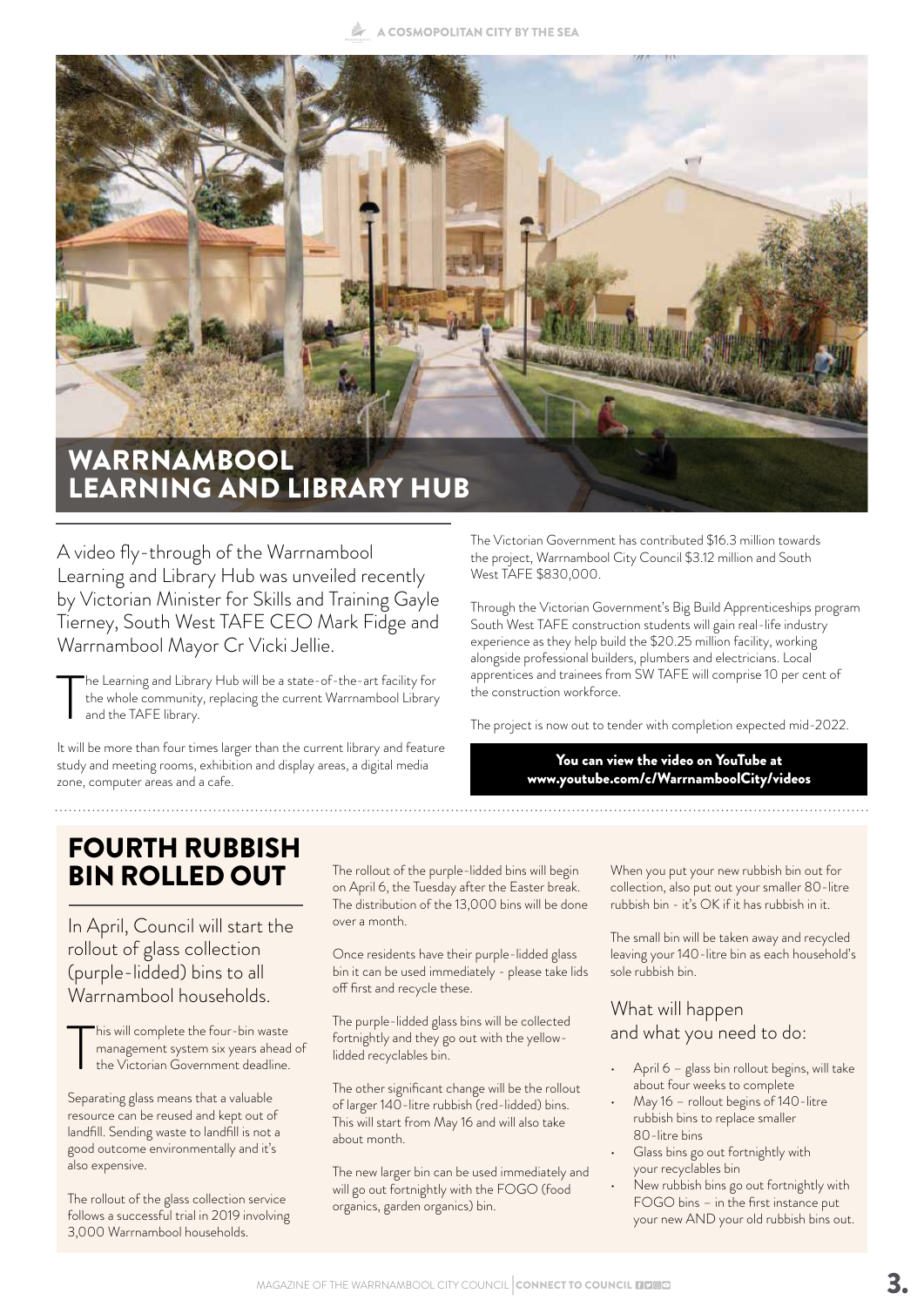

### FREE PARKING EXTENDED

Free parking until 11am in the 2P spaces in the Ozone, Parkers and Cramond & Dickson car parks has been extended until June 30.

t its March meeting, Council voted to extend the free parking initiative in three off-street carparks.

A strategic parking plan is being developed, which is expected to be presented to Council within the coming months.

Shoppers and visitors to the city centre can also take advantage of existing free parking in several city centre locations including Banyan Street, Merri Street and the 179-bay car park at the Warrnambool Railway Station.

#### DISABILITY PARKING PERMIT PROCESS STREAMLINED

From March 22, applying for or renewing a Disability Parking Permit will become a much simpler and more consistent process.

T he process of applying for Disability Parking Permits is now managed by VicRoads rather than the Warrnambool City Council.

This change has been made to help keep things consistent across all Councils and to better align with the Australian Disability Parking Permit Scheme.

Applications and renewals can now be done online. You will then receive a reference number which you take to your GP or occupational therapist, who then completes their section online before submitting the application for approval.

#### Other benefits include:

- Making sure the eligibility criteria for a permit is consistent across Victoria
- Allowing occupational therapists to complete assessments, in addition to GPs
- Increasing the permit length from three years to five years for individuals
- Providing temporary permits for 6, 12 or 24 months

If you don't have access to the internet or a mobile phone, paper forms are available, but the process will just take a bit longer.

For more information on the changes and how to renew your permit, visit www.warrnambool.vic.gov.au/accessible-parking-permits

Council staff are also able to help you with your renewal, or answer any questions you may have.

You can call us on 5559 4800 during business hours.

#### MERRIVALE DRIVE TO BE MADE SAFER FOR EVERYONE

Merrivale Drive will be made safer for residents including school children and cyclists with new road works now under way.

nder the \$373,000 project, funded through the Victorian Government's Safe Travel in Local Streets program, enhancements to Merrivale Drive will include a raised pedestrian crossing at Merrivale Primary School, pedestrian refuges, coloured cycling lanes and a number of traffic calming measures.

"In 2019 Council went to the Merrivale community to ask people what they thought could be done to enhance safety for all road and footpath users along Merrivale Drive," Warrnambool Mayor Cr Vicki Jellie said.

"A number of ideas were put forward and we're pleased to be in a position now to deliver the key elements from that collaborative process.

"It's a growing area with lots of people, including school-aged children, moving about on foot and on bikes.

"At the same time it is the key road for vehicle access in and out of Merrivale."

Several recommended pedestrian crossing points will be established with footpaths providing all abilities access and pedestrian refuges in the middle of the road which will also serve to have a calming effect on traffic.

The existing crossing at the school will be moved temporarily while the original crossing is raised to become a "wombat" crossing.

Other intersections will be modified to direct motorists in a way that will enhance their east and west view of Merrivale Drive.

Slip lanes will be removed creating safer road crossings for pedestrians and safer conditions for residents along Merrivale Drive.

With favourable weather the project is expected to be finished by the end of April.

Traffic will be managed around the works.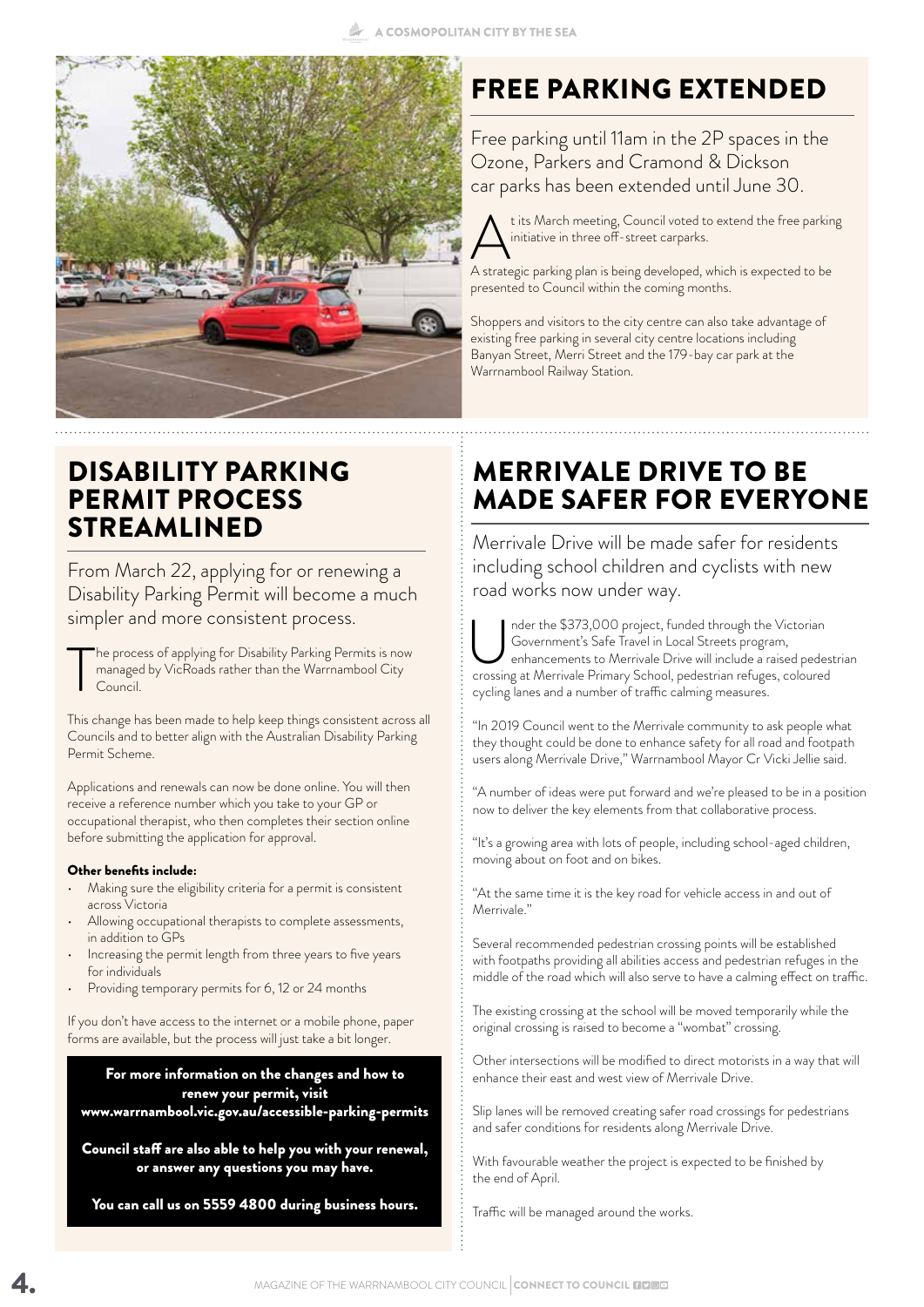A COSMOPOLITAN CITY BY THE SEA



#### THIS GIRL CAN WEEK IS BACK!

Two major barriers identified in preventing women trying new activities or getting involved in sport are a fear of being judged, or not being fit enough to start.

This Girl Can Week is a dedively when physical activity providing and organised of the fun, beginner-friendly and his Girl Can Week is a dedicated time when physical activity providers, clubs, gyms, facilities and organisations can come-and-try events for women in their area.

The week, running from March 22-28, is all about encouraging more women to give physical activity a go or return to exercise after a break.

This Girl Can – Victoria celebrates and supports Victorian women to embrace physical activity in a way that suits them.

Whether it's a little or a lot, what matters is getting some movement into your day.

#### Visit www.warrnambool.vic.gov.au

or the CONNECT Warrnambool Facebook page for more information about local events and activities you can get involved in.

## TURF GOES IN AT REID OVAL

Installation of the turf that will soon form the hallowed ground of Warrnambool's premier sporting facility took place this month.



eid Oval has joined venues such as Adelaide Oval, Junction Oval and Ikon Park in using Santa Ana Couch grass.

The turf has been growing at a specialist facility in South Australia for more than a year ahead of its transport to Warrnambool.

The areas that will eventually become the goal squares at either end of the ground have reinforced turf that is especially hard-wearing.

The cricket wicket makes use of washed turf installed on a clay soil base. In front of the interchange benches, synthetic turf has been installed.

March also sees work begin on the foundations for the new light towers as well as brickwork on the new pavilion, with the slab for the second storey to follow.

The Reid Oval Redevelopment is supported by the Victorian Government. The project is currently on track to be completed by the end of the year.



#### ATHLETES FLOCK TO WARRNAMBOOL IN THEIR THOUSANDS

Warrnambool played host to a busy Labour Day long weekend of sport, with about 6000 people involved across four major events.

After being rained out mid-event in<br>
the Surf Life Saving Victoria Junior<br>
Championships the Lawn Tennis Open and January, the Warrnambool Gift joined Championships, the Lawn Tennis Open and the Seaside Volleyball Tournament in a bumper sporting schedule.

Speaking ahead of the weekend, Warrnambool Mayor Cr Vicki Jellie said that it was great news for event participants as well as for local businesses and the wider community that the events were able to go ahead.

"Our Labour Day sporting events were just about the last large-scale events held in 2020 before COVID-19 disrupted our lives in so many ways, so I'm incredibly pleased to be able to welcome everyone back to Warrnambool in 2021," she said.

"Our city has built a strong reputation over many years as a family-friendly destination and the perfect venue for sporting carnivals.

"As we come off the back of a very busy summer for Warrnambool, major events like these come at an important time as local businesses continue their COVID-19 recovery.

"While Council is proud to support a wide array of events each year, these would not be possible without the hard work of our local clubs, associations and volunteers, so I'd like to thank them for all that they do.'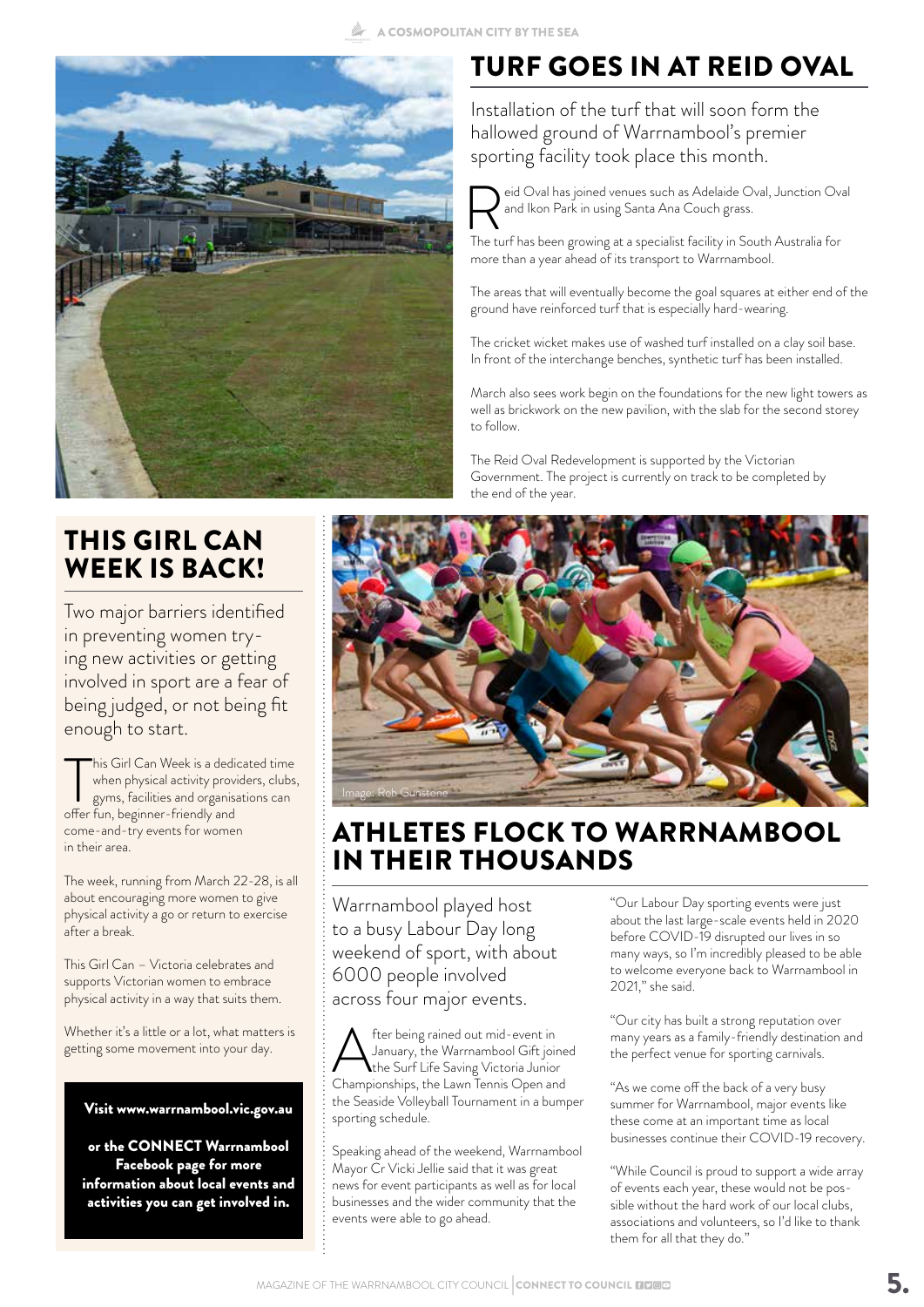A COSMOPOLITAN CITY BY THE SEA



#### DRAFT WILD COAST LANDSCAPE MASTER PLAN

A draft master plan to help protect and enhance Warrnambool's Wild Coast has been released for public comment.

t its March meeting Council voted to release the Draft Wild<br>Coast Landscape Master Plan, developed after consultation<br>the community last year. Coast Landscape Master Plan, developed after consultation with the community last year.

The purpose of the master plan is to help identify, protect and enhance the environmental and cultural heritage values of Warrnambool's Wild Coast, a 230ha area that stretches about 3km from the western edge of the Warrnambool Golf Club to the western boundary of the Warrnambool municipality.

> To have your say on the draft plan go to www.yoursaywarrnambool.com.au The survey closes on March 30, 2020.

#### COMMUNITY ENERGY PROJECT A FIRST FOR THE SOUTH WEST

The South West's first community energy project has been officially switched on at Warrnambool Community Garden.

The 6.6kW photovoltaic installation on<br>roof of the garden's Hub building cam<br>about through a partnership between<br>South West Community Energy (SWCE), he 6.6kW photovoltaic installation on the roof of the garden's Hub building came about through a partnership between the the Community Garden and Warrnambool City Council.

 "Power from the solar system will be used to reduce electricity costs and carbon emissions from the Garden's activities - including their exciting new quarry redevelopment," SWCE representative Murray Dancey said.

Council contributed \$3,000 to the \$8,000 project through its Community Development Fund.

SWCE, is a not-for-profit community run group, that facilitates the uptake of new community-owned renewable energy systems, thereby reducing carbon emissions and putting the brakes on climate-change.



Warrnambool Community Garden is a common ground where people come together in a spirit of mutual support and friendship to grow, learn, produce and share.

# COLLECTING BREAD TAGS?

If you've been collecting bread tags to recycle, drop them off at the Civic Centre at 25 Liebig Street and they can all go in one trip.



A number of local schools, businesses and organisations,<br>including Council, have been encouraging people to dr<br>their bread tags so that they can be recycled. including Council, have been encouraging people to drop off their bread tags so that they can be recycled.

After a few years of collecting, we are now ready to send our bread tag haul off to be processed, and we want to amass as many as we can. Tags will be used to create new items such as bowls and pens by Robe-based company Transmutation.

To make it as easy as possible to recycle the bread tags, they need to be colour sorted.

If you can sort your own tags by colour, you have until April 30 to bring them to the Civic Centre to add them to our bulk load.

Please avoid using single-use plastic to sort your tags. If you're not able to sort your tags, please drop them off by April 1 so we have time to get them sorted.

# LET'S STRAIN OUR DRAINS

Council is working with marine debris reduction organisation Tangaroa Blue to trial an innovative solution to keep waste out of the ocean.



eavy-duty, mesh baskets have been installed in 10 storm water<br>drains (five in the CBD, five in the industrial estate) to capture<br>rubbish, organic debris and sediment, allowing only water past. drains (five in the CBD, five in the industrial estate) to capture

Every eight weeks, the baskets, called "Drain Buddies" will be emptied and their contents analysed.

Tangaroa Blue operates under the principle of: "if all we do is clean-up, that's all we'll ever do".

With this in mind, the data collected from the audits along with an analysis report will be presented at an open community forum to assist in the development of local source reduction plans that aim to mitigate the types of litter documented.

A similar project in Mackay QLD saw 13 Drain Buddies prevent 6000 pieces of rubbish from entering the storm water system over a six month period.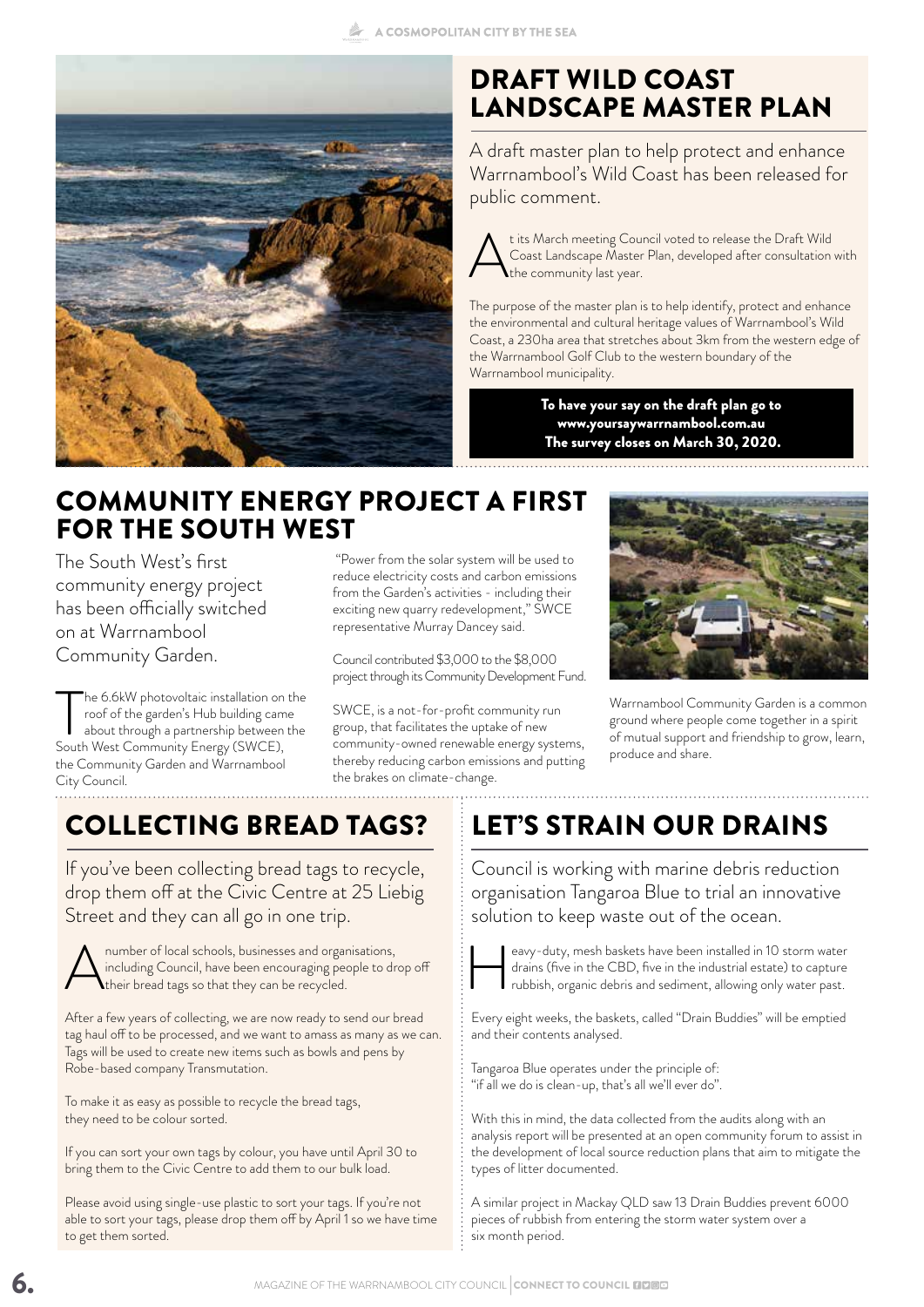#### NEW DATE SET FOR TEDX WARRNAMBOOL

The eyes of the global TEDx community will be on the South West, with TEDxWarrnambool set to be held on May 28.

TEDxWarrnambool was originally scheduled for April 3, 2020, but restrictions introduced to slow the spread of COVID-19 in March meant it had to be postponed.

All six speakers from the original line-up have been retained, and both the venue for the event itself and the official live-stream site are able to accommodate 100 socially-distanced audience members each.

In order to keep events intimate, TEDx events of this scale are capped at 100 attendees at each site, so no audience places have been lost due to COVID-safe event requirements.

TED is a not-for-profit organisation dedicated to "ideas worth spreading" in the form of short, powerful talks published for free online.

TEDx events are local, self-organsied events that aim to spark conversations both within communities and globally.

## WHAT IS WRAD?

WRAD (Warrnambool Region Alcohol and Drug Centre) has operated in the South West for over 30 years but not everyone knows about the services they offer.

WWRAD provides a bulk-billed general<br>
all members of the community along<br>
with skilled clinicians who deliver alcohol and medical service with five doctors for with skilled clinicians who deliver alcohol and drug rehabilitation services.

The list of programs includes

- Counselling for problems associated with alcohol and other drugs
- Supported Accommodation

A COSMOPOLITAN CITY BY THE SEA



Anyone no longer able to attend is entitled to a full refund, and all ticket holders have been contacted with information about this.

After the TEDxWarrnambool event is held, the videos will be published on the TEDx Talks Youtube Channel in the following months.

For more information about the speakers, visit www.tedxwarrnambool.com

Warrnambool City Council is the principal partner of the event.

• Diversion from courts

- Sliding doors non-residential AOD rehab program.- a highly respected evidenced based program
- Youth outreach worker
- Brief Intervention Program delivered within general medical practices in the region
- Dual Diagnosis for people with co-occurring mental illness and substance use
- Overdose prevention education and support
- Family and friends support and counselling
- Mutual aid groups for people with addiction in SMART recovery and mutual aid groups for families and friends of someone with a substance use problem

If you or a loved one are concerned about substance use please call Australian Community Support Organisation (ACSO) on 1300 022 760 to get a referral to WRAD or visit www.wrad.org.au



#### THIRD EDITION OF PLANTS OF THE GREAT SOUTH WEST

A third edition of Plants of the Great South West, the definitive guide to indigenous plants of our region, has been released.

The book is predominantly the work of<br>Warrnambool author and member c<br>Warrnambool region group of the<br>Australian Plants Society, Kevin Sparrow. he book is predominantly the work of Warrnambool author and member of the Warrnambool region group of the

The new addition features 122 additional plants, updated species names, an updated map, commentary on plants which were traditional foods for Aboriginal people and a foreword by Kirrae Whurrong man Brett Clarke.

Among the most intriguing of the plants included in the new edition is the Elbow Orchid, the flower of which is bent at right angles and which attracts a particular species of wasp. Mr Sparrow praised the work of editor Jodie Honan who was heavily involved in the revised edition.

"There is hardly a page in this Jodie has not had some influence on," he said.

Of the 1032 species described in the book, 165 are considered endangered.

The book, a handy companion for those walking through South West nature reserves or looking to add indigenous plants to household gardens, is available at local bookshops.